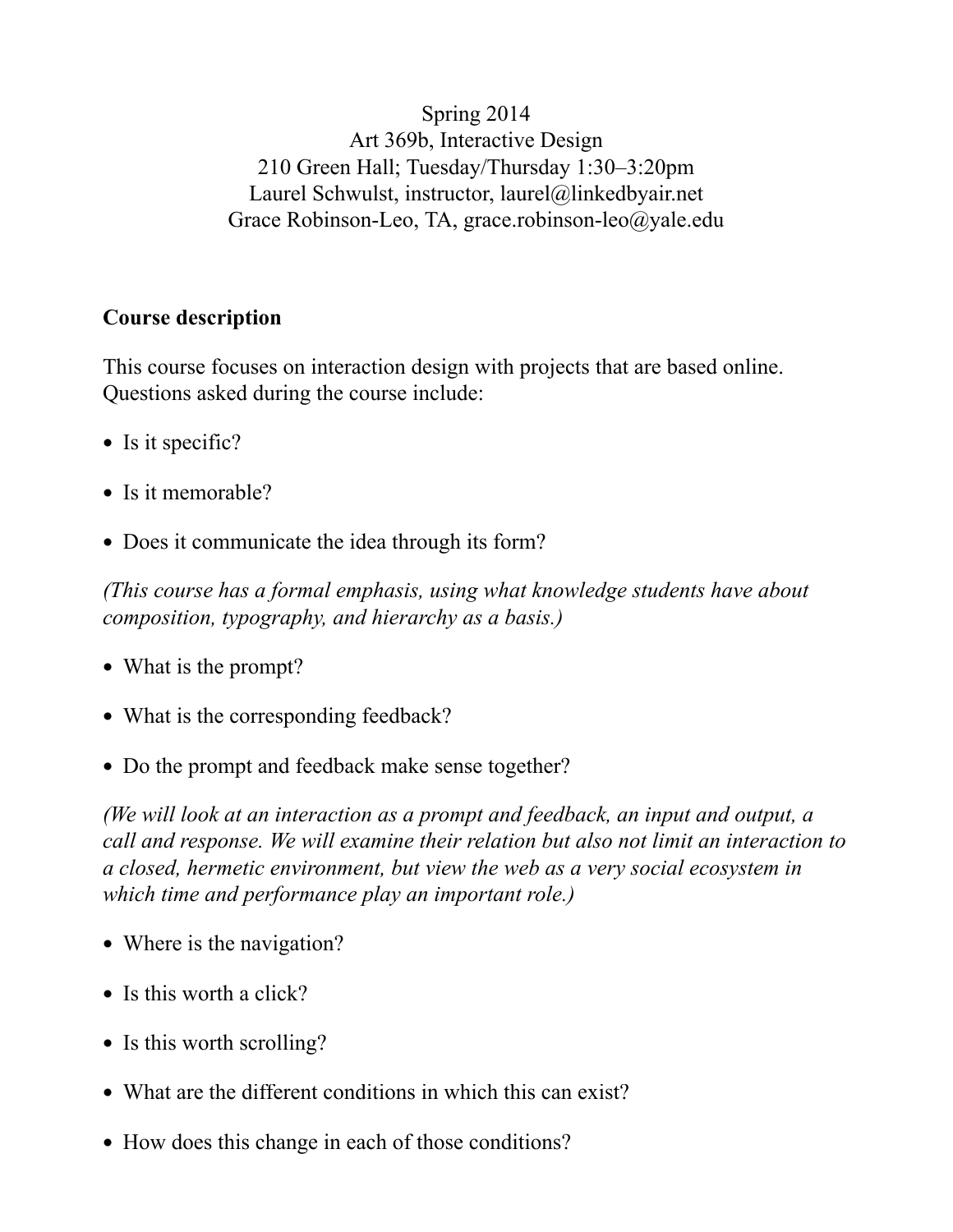• What happens to this when it expands?

*(We will examine web-specific design problems, focusing on navigating a website and the pacing throughout. Design should be conditional online, changing in response to its users and environment, so we will create accommodating, flexible systems.)*

The course will heavily employ real-world, contemporary examples of design, art, and presences online. These thematic groupings of artwork, portfolios, archives, exhibition platforms, blogs, web apps, etc. will be examined with a critical eye and mind. Additionally, we will discuss what makes a design practice and the importance of discovering each student's unique approach and methodology.

This course is open to  $\sim$ 12 students. It is required for the  $\sim$ 6 graduate students in the Preliminary year of the Graphic Design track. The other ~6 spaces are open to undergraduate students who have taken Intro to Graphic Design or Typography courses (Art 132 and Art 264). Preference is given first to those undergraduates who have these two courses, then to art majors, then to seniors of other majors. Interested students with special circumstances can speak to me directly.

### **Weekly activities**

Usually, Tuesday will be the more structured day of class.

Tuesday's class will include any combination of:

- example-based lecture/discussion
- project critique/discussion
- group activity to identify design elements in selected websites or books
- short, ten-minute student presentation on interview findings

Thursday's class will include any combination of skill-based workshop with working lab time and/or individual consultation.

## **Weekly interview findings**

Each week (starting Week 3), one student will give a  $\sim$ 10 minute presentation on a living designer, artist, or online presence. This person/ presence should be contactable via the internet, and this should be someone you haven't communicated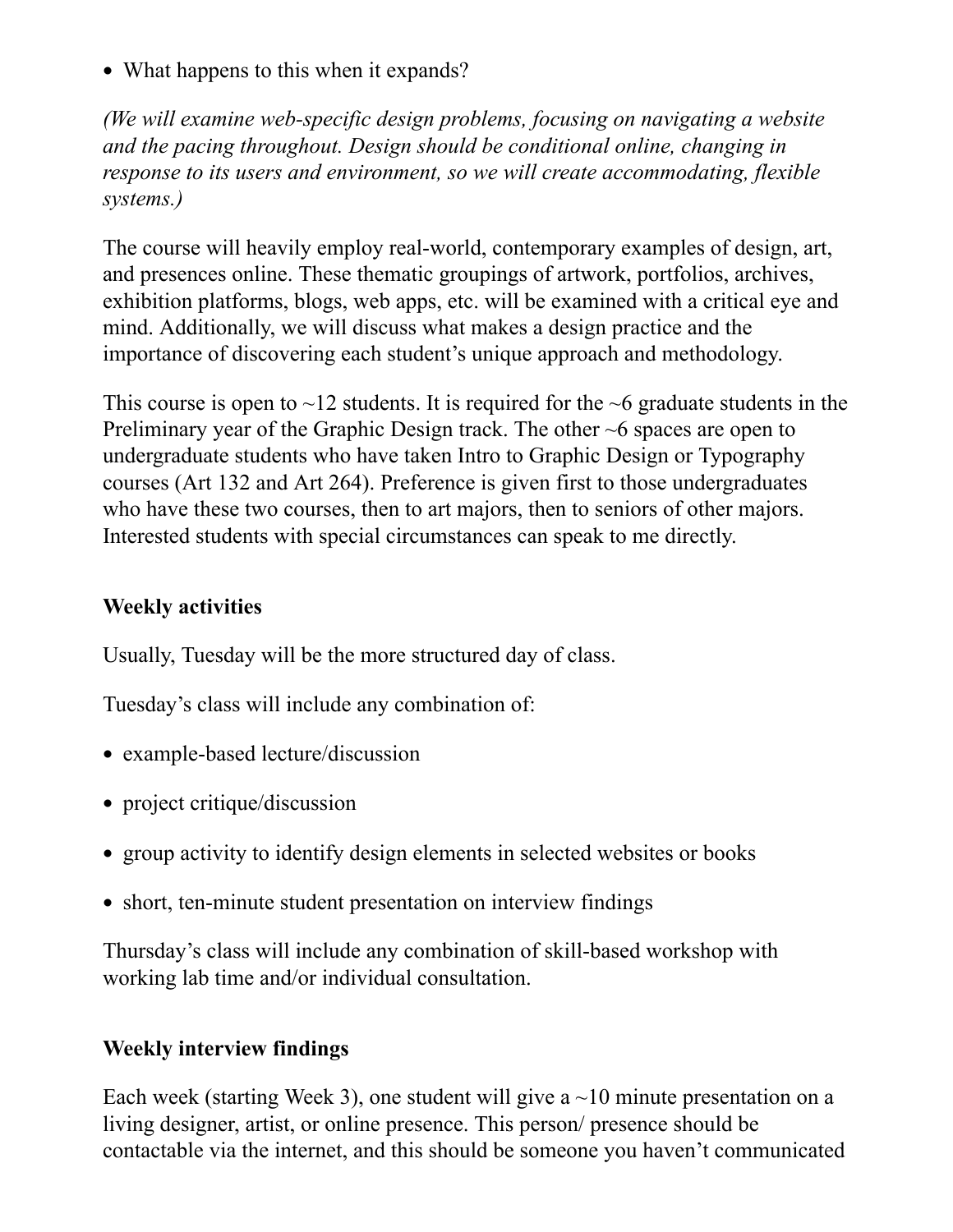with before. Conduct an interview (via email, chat, Skype, etc.) with this person and then present your findings. For the class website, email me documentation of the interview that takes the form of an HTML page with embedded assets (images, video, and/or sound files) included.

## **Projects**

- P1 ... Visual Tweets
- P2 ... 25 Variations
- P3 ... Tutorial as Form
- P4 ... Weather Presentation

## **Evaluation**

In this class, students will strive to make memorable, functional online experiences. Projects should both take a stance (be poetic, critical, and clear) and also be functional (achieve their goals and not break). The invention of useful products is not the focus of this class, but the invention of useful, surprising techniques and approaches might be. Craft (in both code and design) and overall presentation are also important. Taking risks and having fun are encouraged.

# **Grading**

20% ... P1  $20\%$  ... P2 20% ... P3  $20\%$  ... P4 20% ... Homework

At the end of the term, you will be required to send me an archival .zip file of all project materials divided into folders P1, P2, P3, P4, and Homework. Please keep this in mind as you organize your materials throughout the semester.

## **Academic integrity**

In the context of the web, we will discuss maintaining integrity by finding the right balance of original and appropriated content. In creating websites, we will learn what technologies are good (and necessary) to appropriate, how to credit, and the implications of being open source. We will also look at the difference between good and bad sources online, and the morality of "stealing" from the internet.